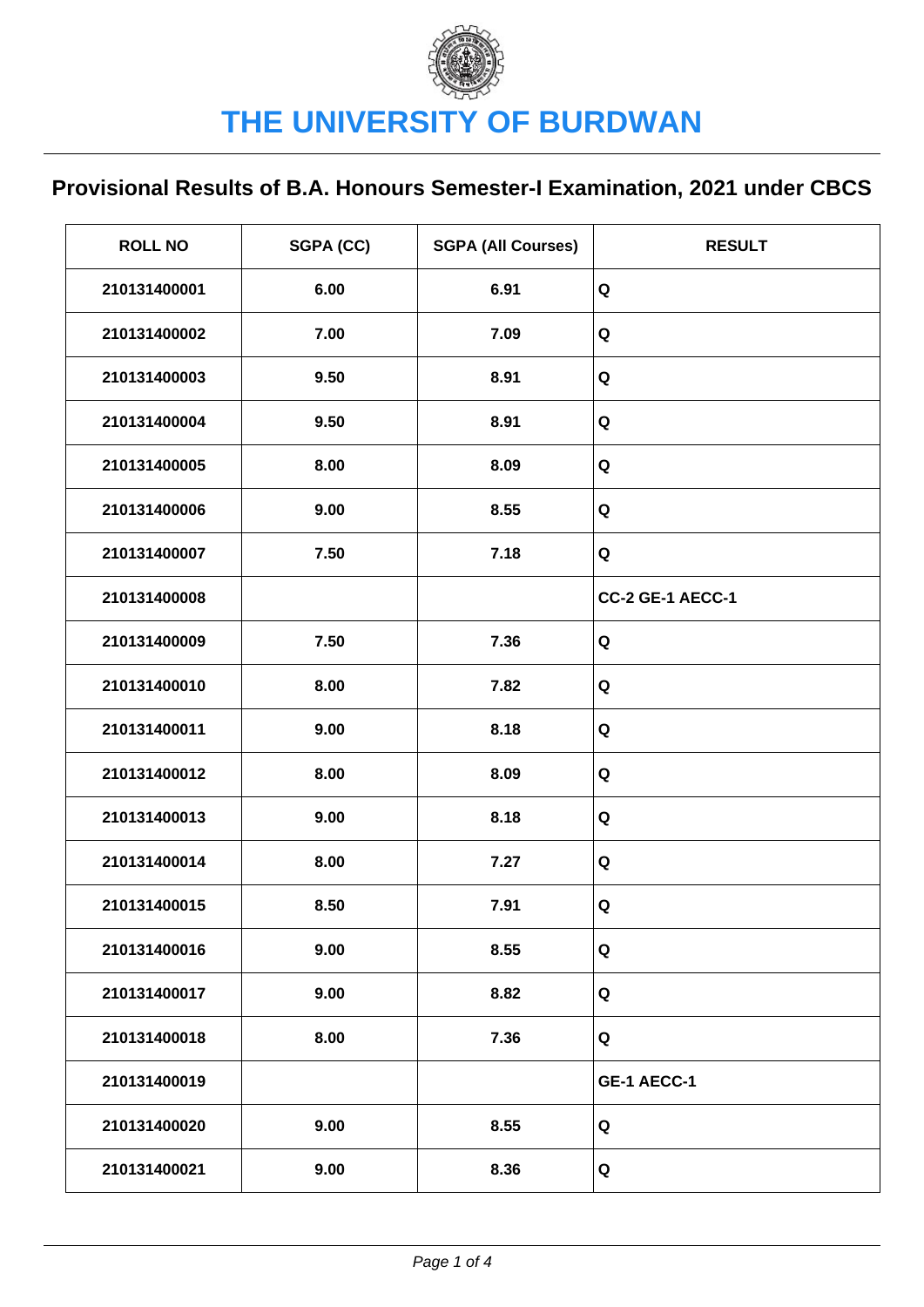| <b>ROLL NO</b> | SGPA (CC) | <b>SGPA (All Courses)</b> | <b>RESULT</b> |
|----------------|-----------|---------------------------|---------------|
| 210131400022   | 6.00      | 6.91                      | Q             |
| 210131400023   | 7.00      | 6.91                      | Q             |
| 210131400024   | 7.50      | 7.45                      | Q             |
| 210131400025   | 9.50      | 8.82                      | Q             |
| 210131400026   | 7.00      | 6.82                      | Q             |
| 210131400027   | 7.50      | 7.55                      | Q             |
| 210131400028   | 6.50      | 6.73                      | Q             |
| 210131400029   | 8.50      | 7.82                      | Q             |
| 210131400030   | 6.00      | 6.73                      | Q             |
| 210131400031   | 9.50      | 8.55                      | Q             |
| 210131400032   | 5.50      | 5.73                      | Q             |
| 210131400033   | 6.50      | 7.27                      | Q             |
| 210131400034   | 8.00      | 8.00                      | Q             |
| 210131400035   | 9.00      | 8.64                      | Q             |
| 210131400036   | 7.50      | 7.36                      | Q             |
| 210131400037   | 9.50      | 8.82                      | Q             |
| 210131400038   | 7.50      | 7.55                      | Q             |
| 210131400039   | 5.00      | 6.18                      | Q             |
| 210131400040   | 9.00      | 8.36                      | Q             |
| 210131400041   | 7.00      | 7.00                      | Q             |
| 210131400042   | 7.50      | 6.82                      | Q             |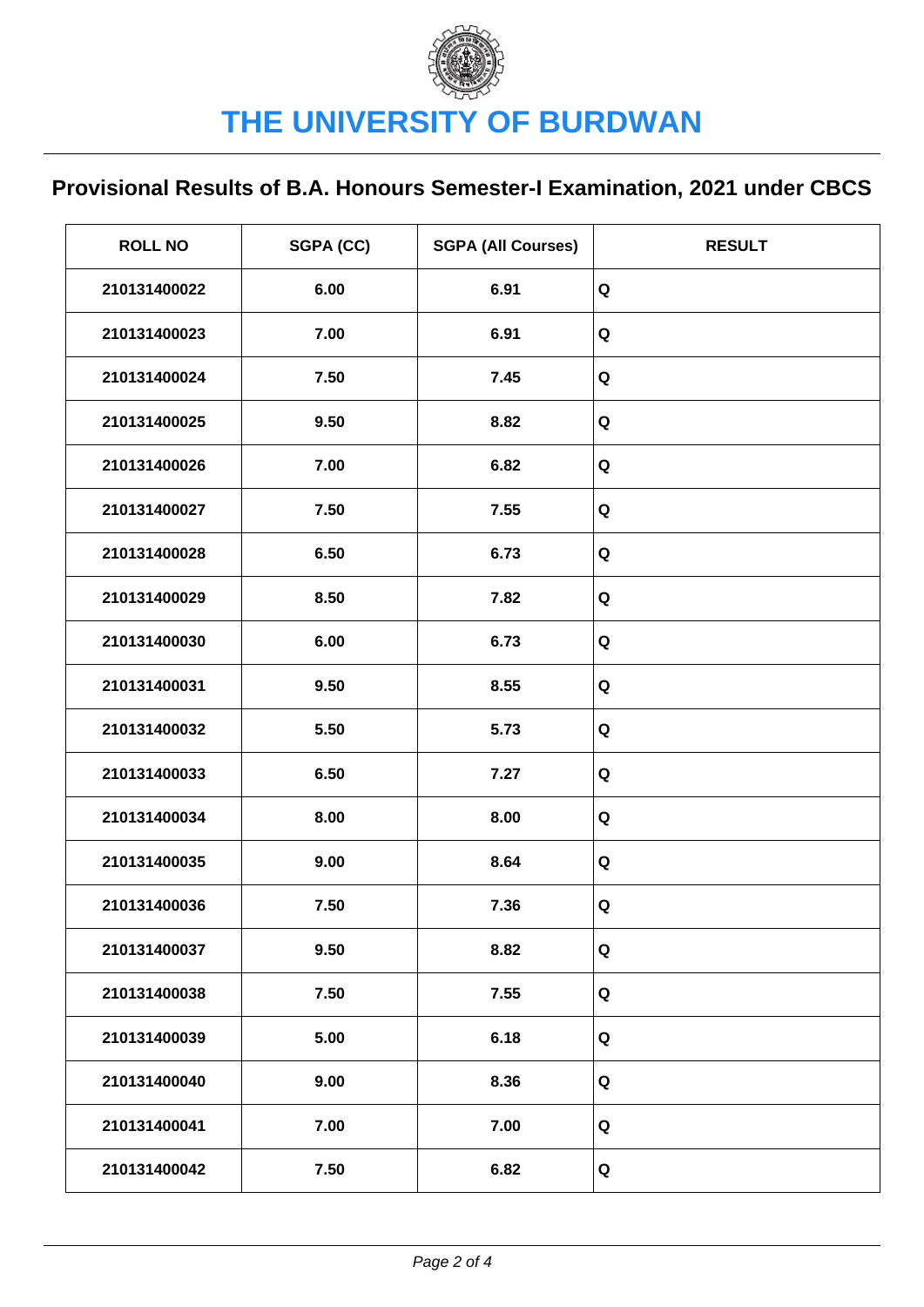| <b>ROLL NO</b> | SGPA (CC) | <b>SGPA (All Courses)</b> | <b>RESULT</b> |
|----------------|-----------|---------------------------|---------------|
| 210131400043   | 9.00      | 8.36                      | Q             |
| 210131400044   | 9.00      | 8.36                      | Q             |
| 210131400045   | 9.50      | 8.91                      | Q             |
| 210131400046   | 9.00      | 8.36                      | Q             |
| 210131400047   | 7.50      | 7.73                      | Q             |
| 210131400048   | 8.00      | 7.82                      | Q             |
| 210131400049   |           |                           | <b>SNC</b>    |
| 210131400050   | 8.50      | 8.09                      | Q             |
| 210131400051   | 8.50      | 8.36                      | Q             |
| 210131400052   | 9.00      | 8.64                      | Q             |
| 210131400053   | 9.00      | 8.36                      | Q             |
| 210131400054   | 5.00      | 5.73                      | Q             |
| 210131400055   | 6.50      | 6.73                      | Q             |
| 210131400056   | 6.00      | 6.27                      | Q             |
| 210131400057   | 6.00      | 6.45                      | Q             |
| 210131400058   | 7.00      | 6.55                      | Q             |
| 210131400059   | 9.00      | 8.82                      | Q             |
| 210131400060   | 9.00      | 8.82                      | Q             |
| 210131400061   | 9.50      | 8.82                      | Q             |
| 210131400062   | 5.50      | 6.00                      | Q             |
| 210131400063   | 9.00      | 8.36                      | Q             |